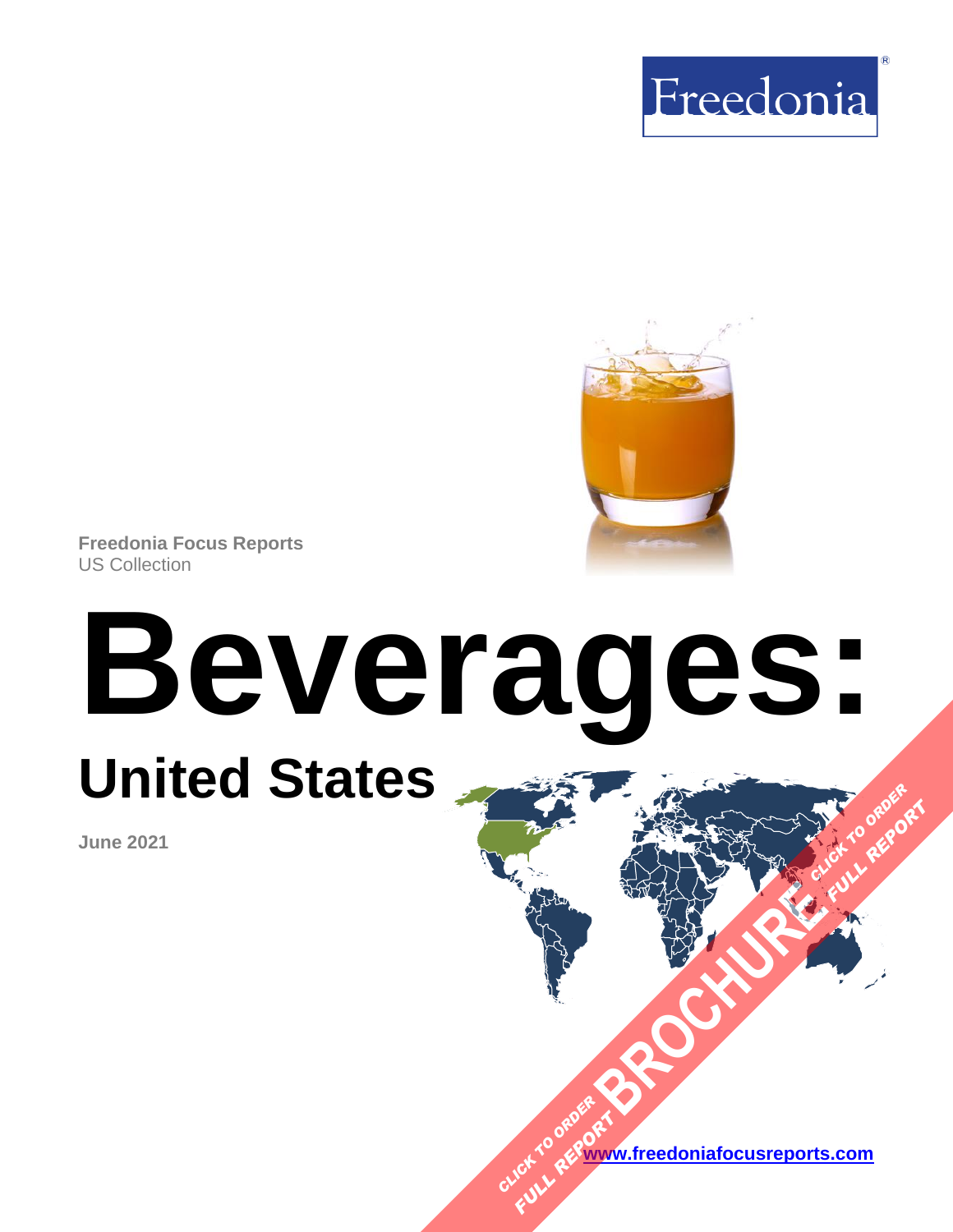# **Table of Contents**

| 1. Highlights                   | 3              |
|---------------------------------|----------------|
| 2. Market Environment           | 5              |
| <b>Historical Trends</b>        | 5              |
| Key Economic Indicators         | $\overline{7}$ |
| Trade                           | 8              |
| <b>Product Development</b>      | 10             |
| <b>Beverage Packaging</b>       | 13             |
| <b>Distribution Overview</b>    | 15             |
| 3. Segmentation & Forecasts     | 17             |
| Products                        | 17             |
| <b>Alcoholic Beverages</b>      | 21             |
| <b>Carbonated Soft Drinks</b>   | 23             |
| Dairy Milk                      | 25             |
| <b>Fruit Beverages</b>          | 26             |
| <b>Bottled Water</b>            | 27             |
| Non-Dairy Milk                  | 28             |
| Other Beverages                 | 30             |
| 4. Industry Structure           | 32             |
| <b>Industry Characteristics</b> | 32             |
| <b>Market Leaders</b>           | 35             |
| <b>AB InBev</b>                 | 35             |
| The Coca-Cola Company           | 36             |
| PepsiCo                         | 37             |
| 5. About This Report            | 38             |
| Scope                           | 38             |
| Sources                         | 38             |
| <b>Industry Codes</b>           | 39             |
| Freedonia Methodology           | 39             |
| Resources                       | 41             |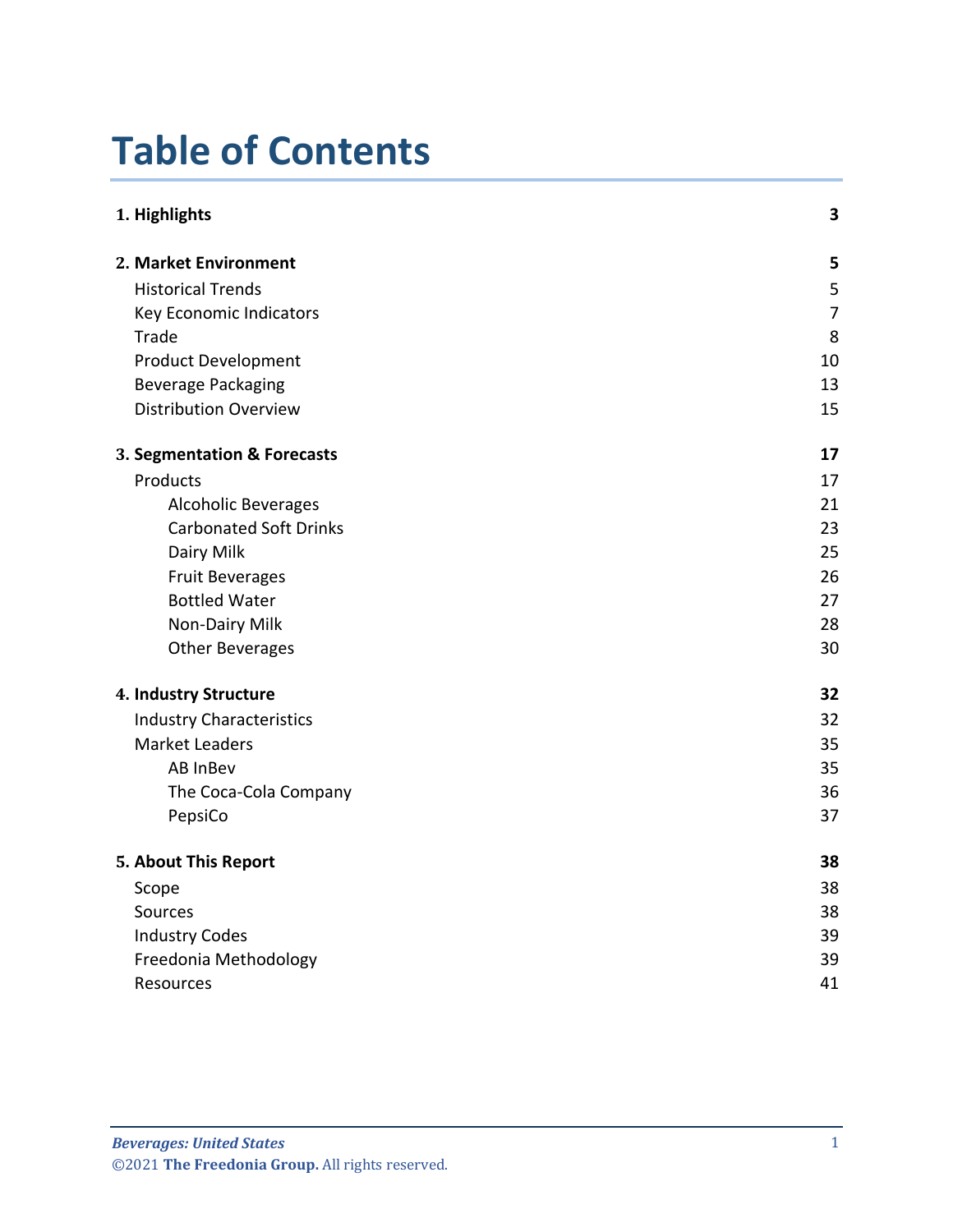# **List of Tables & Figures**

| Figure 1   Key Trends in US Beverages Demand, 2020 - 2025                     | 3  |
|-------------------------------------------------------------------------------|----|
| Figure 2   US Beverages Demand Trends, 2010 - 2020                            | 5  |
| Figure 3   US Beverages Shipment Trends, 2010 - 2020                          | 6  |
| Table 1   Key Indicators for US Beverages Demand, 2010 - 2025 (US\$ bil)      | 7  |
| Figure 4   US Beverages Trade, $2010 - 2020$ (US\$ bil)                       | 8  |
| Table 2   US Beverages Trade, 2010 - 2020 (US\$ mil)                          | 8  |
| Figure 5   US Beverages Demand by Product, 2010 - 2025 (US\$ bil)             | 17 |
| Table 3   US Beverages Demand by Product, 2010 - 2025 (US\$ mil)              | 17 |
| Figure 6   US Beverages Demand by Product, 2010 - 2025 (%)                    | 18 |
| Figure 7   US Beverages Shipments by Product, 2010 - 2025 (US\$ bil)          | 19 |
| Table 4   US Beverages Shipments by Product, 2010 - 2025 (US\$ mil)           | 20 |
| Figure 8   US Survey: Impact of COVID-19 Pandemic on Beverage Drinking Habits |    |
| During Work Day, 2021 (%)                                                     | 21 |
| Figure 9   US Beverages Firms, Establishments, & Employment, 2010 - 2019      | 33 |
| Table 5   US Beverages Firms, Establishments, & Employment, 2010 - 2019       | 33 |
| Figure 10   US Beverages Shipments Concentration, 2002 - 2017 (%)             | 34 |
| Table 6   Leading Suppliers to the US Beverages Market by Product             | 35 |
| Table 7   NAICS & SIC Codes Related to Beverages                              |    |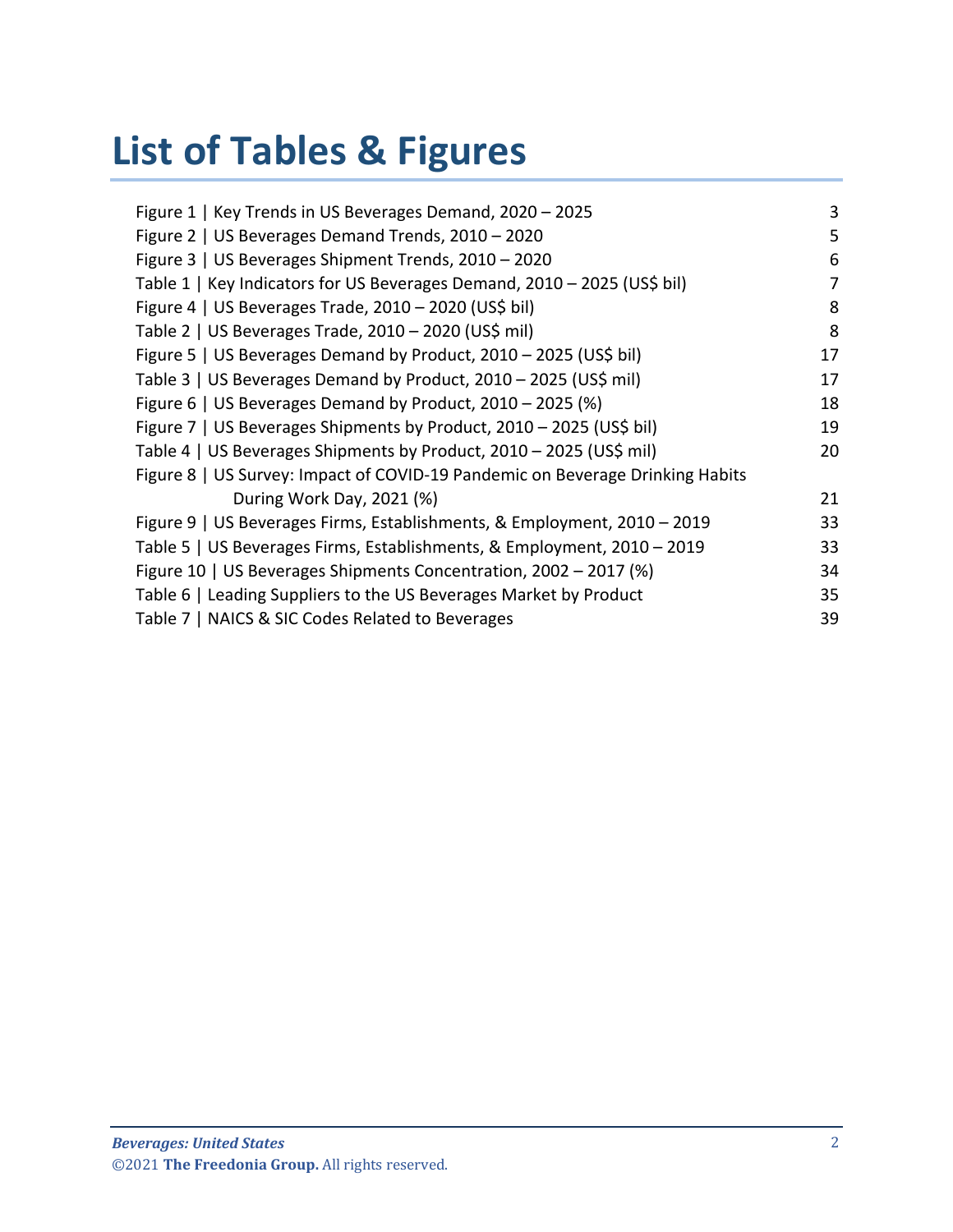# <span id="page-3-0"></span>**About This Report**

# <span id="page-3-1"></span>**Scope**

This report forecasts to 2021 and 2025 US beverages demand and shipments in nominal US dollars at the manufacturer level. Total demand and shipments are segmented by product in terms of:

- alcoholic beverages
- carbonated soft drinks (CSD)
- dairy milk
- fruit beverages
- bottled water
- non-dairy milk
- other beverages such as energy drinks, iced coffees and tea, and sports drinks

To illustrate historical trends, total demand, total shipments, the various segments, and trade are provided in annual series from 2010 to 2020.

This report includes the results of a proprietary national online consumer survey of US adults (age 18+). This Freedonia Focus Reports National Survey has a sample size of approximately 2,000, screened for response quality, and representative of the US population on the demographic measures of age, gender, geographic region, race/ethnicity, household income, and the presence/absence of children in the household.

The scope of this report encompasses beverages consumed from bottles, single-serving containers, and various types of dispensing systems utilizing bulk packages (e.g., fountain drinks, beer taps, and water coolers). Homemade beverages, such as home-brewed beer and wine, are excluded, as are beverage products not sold ready-to-drink (RTD), such as coffee beans and grounds, dry teas, and powdered drink mixes. Non-packaged potable liquids such as tap and well water are also excluded. Re-exports of beverages are excluded from demand and trade figures.

Key macroeconomic indicators are also provided with quantified trends. Other various topics, including profiles of pertinent leading companies, are covered in this report. A full outline of report items by page is available in the Table of Contents.

## <span id="page-3-2"></span>**Sources**

*Beverages: United States* (FF10023) represents the synthesis and analysis of data from various primary, secondary, macroeconomic, and demographic sources, such as: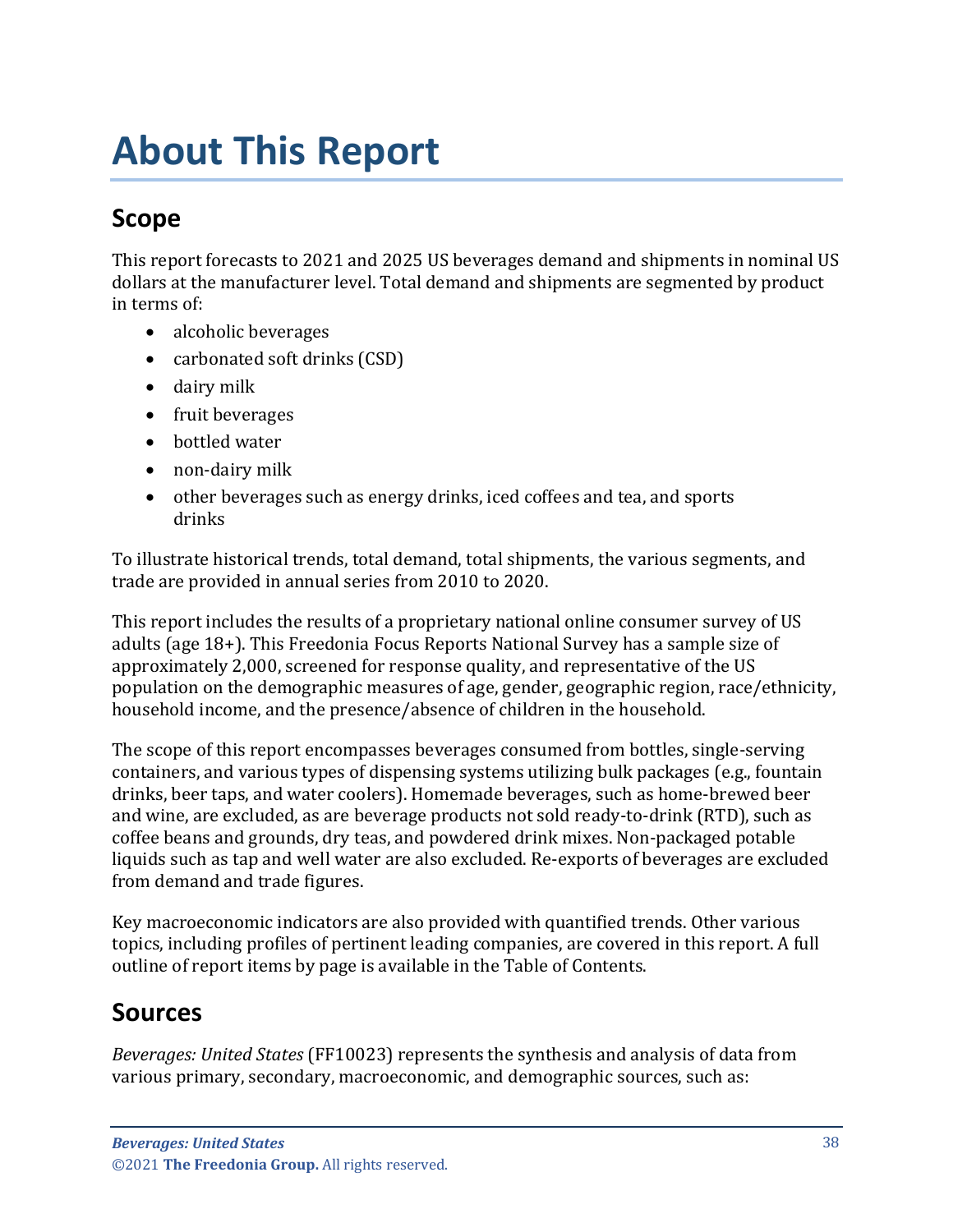#### **About This Report**

- firms participating in the industry, and their suppliers and customers
- government/public agencies
- intergovernmental organizations
- proprietary national consumer survey data
- trade associations and their publications
- the business and trade press
- indicator forecasts by The Freedonia Group
- the findings of other reports and studies by The Freedonia Group

Specific sources and additional resources are listed in the Resources section of this publication for reference and to facilitate further research.

## <span id="page-4-0"></span>**Industry Codes**

<span id="page-4-2"></span>

| Table 7   NAICS & SIC Codes Related to Beverages |                                                                      |                                           |                                                               |  |
|--------------------------------------------------|----------------------------------------------------------------------|-------------------------------------------|---------------------------------------------------------------|--|
| <b>NAICS/SCIAN 2017</b>                          |                                                                      | <b>SIC</b>                                |                                                               |  |
| North American Industry Classification System    |                                                                      | <b>Standard Industrial Classification</b> |                                                               |  |
| 311411                                           | Frozen Fruit, Juice, and Vegetable<br>Manufacturing                  | 2026                                      | <b>Fluid Milk</b>                                             |  |
| 311421                                           | Fruit and Vegetable Canning                                          | 2033                                      | Canned Fruits, Vegetables, Preserves, Jams,<br>and Jellies    |  |
| 311511                                           | Fluid Milk Manufacturing                                             | 2037                                      | Frozen Fruits, Fruit Juices, and Vegetables                   |  |
| 312111                                           | Soft Drink Manufacturing                                             | 2082                                      | Malt Beverages                                                |  |
| 312112                                           | <b>Bottled Water Manufacturing</b>                                   | 2084                                      | Wines, Brandy, and Brandy Spirits                             |  |
| 312120                                           | <b>Breweries</b>                                                     | 2085                                      | Distilled and Blended Liquors                                 |  |
| 312130                                           | Wineries                                                             | 2086                                      | Bottled and Canned Soft Drinks and<br><b>Carbonated Water</b> |  |
| 312140                                           | <b>Distilleries</b>                                                  | 5149                                      | Groceries and Related Products, NEC                           |  |
| 424490                                           | Other Grocery and Related Products Merchant<br>Wholesalers           | 5181                                      | Beer and Ale                                                  |  |
| 424810                                           | Beer and Ale Merchant Wholesalers                                    | 5182                                      | Wine and Distilled Alcoholic Beverages                        |  |
| 424820                                           | Wine and Distilled Alcoholic Beverage<br><b>Merchant Wholesalers</b> |                                           |                                                               |  |

Source: US Census Bureau

## <span id="page-4-1"></span>**Freedonia Methodology**

The Freedonia Group, a subsidiary of MarketResearch.com, has been in business for more than 30 years and in that time has developed a comprehensive approach to data analysis that takes into account the variety of industries covered and the evolving needs of our customers.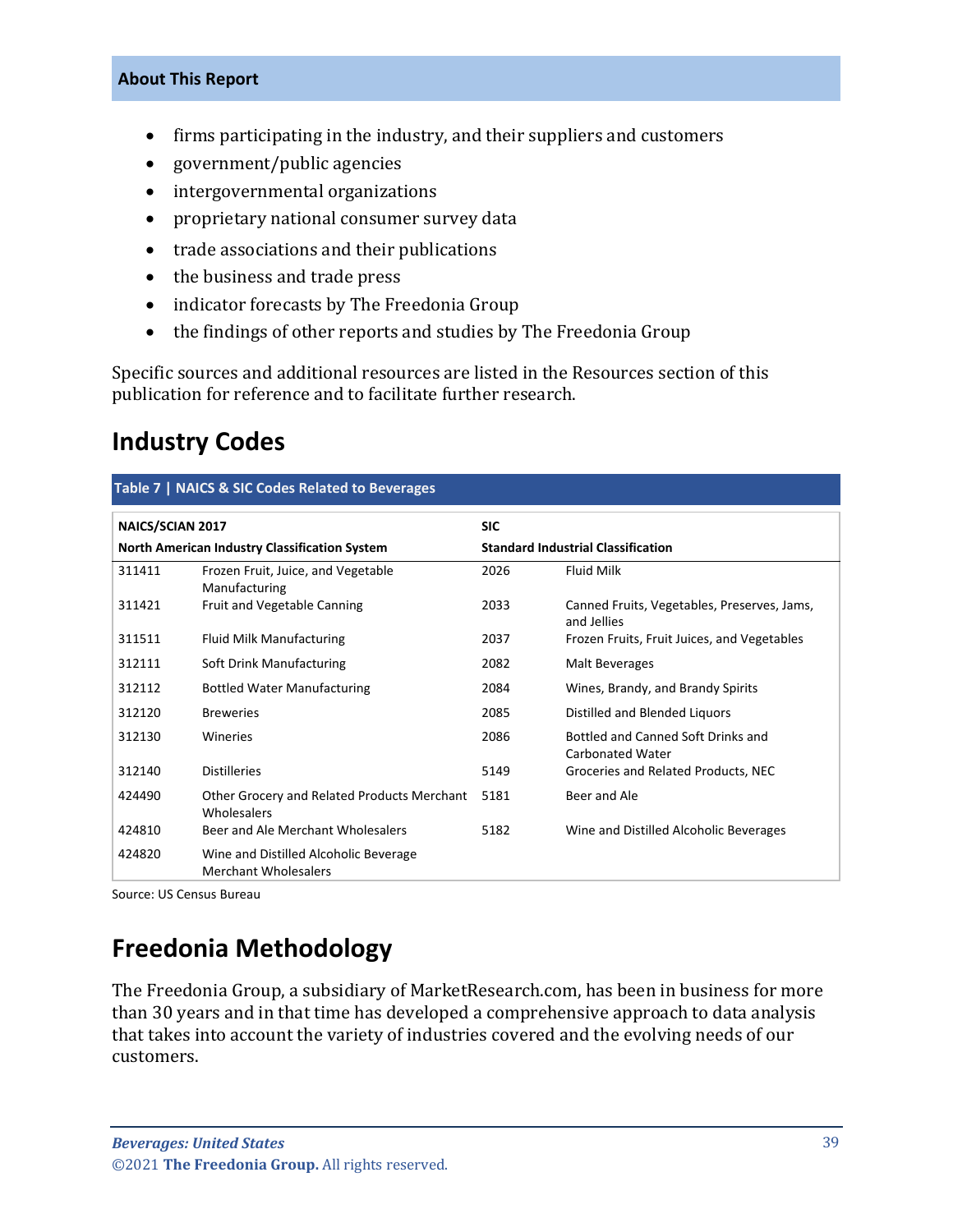#### **About This Report**

Every industry presents different challenges in market sizing and forecasting, and this requires flexibility in methodology and approach. Freedonia methodology integrates a variety of quantitative and qualitative techniques to present the best overall picture of a market's current position as well as its future outlook: When published data are available, we make sure they are correct and representative of reality. We understand that published data often have flaws either in scope or quality, and adjustments are made accordingly. Where no data are available, we use various methodologies to develop market sizing (both top-down and bottom-up) and then triangulate those results to come up with the most accurate data series possible. Regardless of approach, we also talk to industry participants to verify both historical perspective and future growth opportunities.

Methods used in the preparation of Freedonia market research include, but are not limited to, the following activities: comprehensive data mining and evaluation, primary research, consensus forecasting and analysis, ratio analysis using key indicators, regression analysis, end use growth indices and intensity factors, purchase power parity adjustments for global data, consumer and end user surveys, market share and corporate sales analysis, product lifespan analysis, product or market life cycle analysis, graphical data modeling, long-term historical trend analysis, bottom-up and top-down demand modeling, and comparative market size ranking.

Freedonia quantifies trends in various measures of growth and volatility. Growth (or decline) expressed as an average annual growth rate (AAGR) is the least squares growth rate, which takes into account all available datapoints over a period. The volatility of datapoints around a least squares growth trend over time is expressed via the coefficient of determination, or  $r^2$ . The most stable data series relative to the trend carries an  $r^2$  value of 1.0; the most volatile – 0.0. Growth calculated as a compound annual growth rate (CAGR) employs, by definition, only the first and last datapoints over a period. The CAGR is used to describe forecast growth, defined as the expected trend beginning in the base year and ending in the forecast year. Readers are encouraged to consider historical volatility when assessing particular annual values along the forecast trend, including in the forecast year.

## **Copyright & Licensing**

The full report is protected by copyright laws of the United States of America and international treaties. The entire contents of the publication are copyrighted by The Freedonia Group.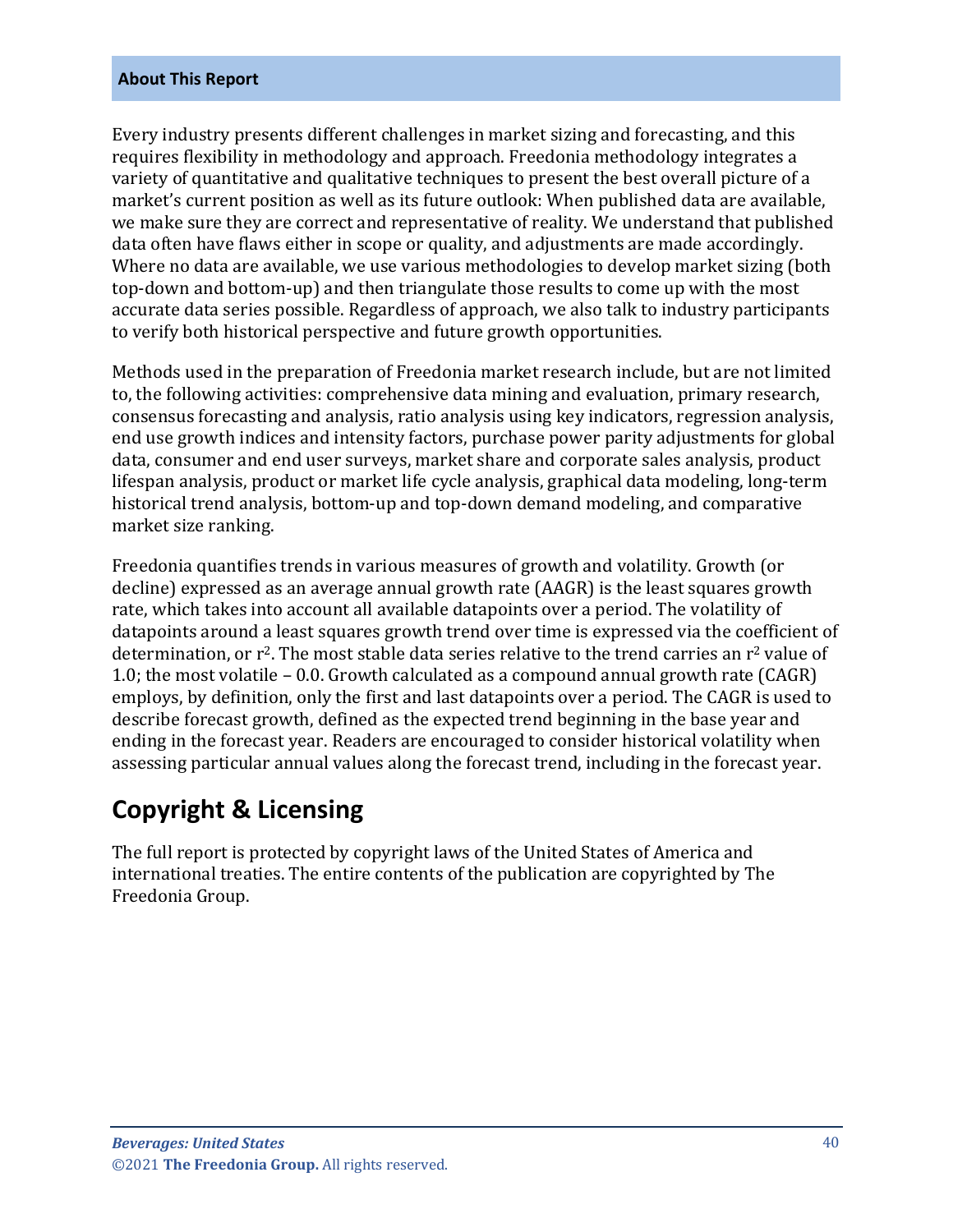#### <span id="page-6-0"></span>**Resources**

#### **The Freedonia Group**

#### **[Freedonia Industry Studies](http://www.freedoniagroup.com/Home.aspx?ReferrerId=FL-Focus)**

 *[Alternative Sweeteners Market in the US](http://www.freedoniagroup.com/DocumentDetails.aspx?ReferrerId=FL-FOCUS&studyid=3491) [Commercial Refrigeration Equipment in the US](http://www.freedoniagroup.com/DocumentDetails.aspx?ReferrerId=FL-FOCUS&studyid=3831) [Food & Beverage Packaging Innovation](http://www.freedoniagroup.com/DocumentDetails.aspx?ReferrerId=FL-FOCUS&studyid=3736) [Frozen Food Packaging](http://www.freedoniagroup.com/DocumentDetails.aspx?ReferrerId=FL-FOCUS&studyid=3966) [Global Caps & Closures](http://www.freedoniagroup.com/DocumentDetails.aspx?ReferrerId=FL-FOCUS&studyid=4045) [Global Commercial Refrigeration Equipment](http://www.freedoniagroup.com/DocumentDetails.aspx?ReferrerId=FL-FOCUS&studyid=3967) [Global Food Processing Machinery](http://www.freedoniagroup.com/DocumentDetails.aspx?ReferrerId=FL-FOCUS&studyid=3809) [Global Foodservice](http://www.freedoniagroup.com/DocumentDetails.aspx?ReferrerId=FL-FOCUS&studyid=3817) Global Single [-Use Foodservice Disposables](http://www.freedoniagroup.com/DocumentDetails.aspx?ReferrerId=FL-FOCUS&studyid=3829) [Natural Alternative Sweeteners in the US](http://www.freedoniagroup.com/DocumentDetails.aspx?ReferrerId=FL-FOCUS&studyid=3551)*

#### **[Freedonia Focus Reports](https://www.freedoniafocusreports.com/redirect.asp?progid=89534&url=/)**

 *[Beer: United States](https://www.freedoniafocusreports.com/Beer-United-States-FF10010/?progid=89534) [Beverage Retail: United States](https://www.freedoniafocusreports.com/Beverage-Retail-United-States-FF10062/?progid=89534) [Bottled Water: United States](https://www.freedoniafocusreports.com/Bottled-Water-United-States-FF10011/?progid=89534) [Canned Foods: United States](https://www.freedoniafocusreports.com/Canned-Foods-United-States-FF10012/?progid=89534) [Cups & Lids: United States](https://www.freedoniafocusreports.com/Cups-Lids-United-States-FF30031/?progid=89534) [Dairy Products: United States](https://www.freedoniafocusreports.com/Dairy-Products-United-States-FF10013/?progid=89534) [Distilled Spirits: United States](https://www.freedoniafocusreports.com/Distilled-Spirits-United-States-FF10014/?progid=89534) [Energy Drinks: United States](https://www.freedoniafocusreports.com/Energy-Drinks-United-States-FF10049/?progid=89534) [Fruit Beverages: United States](https://www.freedoniafocusreports.com/Fruit-Beverages-United-States-FF10059/?progid=89534) [Soft Drinks: United States](https://www.freedoniafocusreports.com/Soft-Drinks-United-States-FF10018/?progid=89534) [Wine: United States](https://www.freedoniafocusreports.com/Wine-United-States-FF10020/?progid=89534)* **[Freedonia Custom Research](http://www.freedoniagroup.com/CustomResearch.aspx?ReferrerId=FL-Focus)**

#### **Trade Publications**

*Beer Business Daily Beverage Digest Beverage Dynamics Beverage Industry BeverageDaily BevNET The Drinks Business FoodBev Packaging Diges t Progressive Grocer*